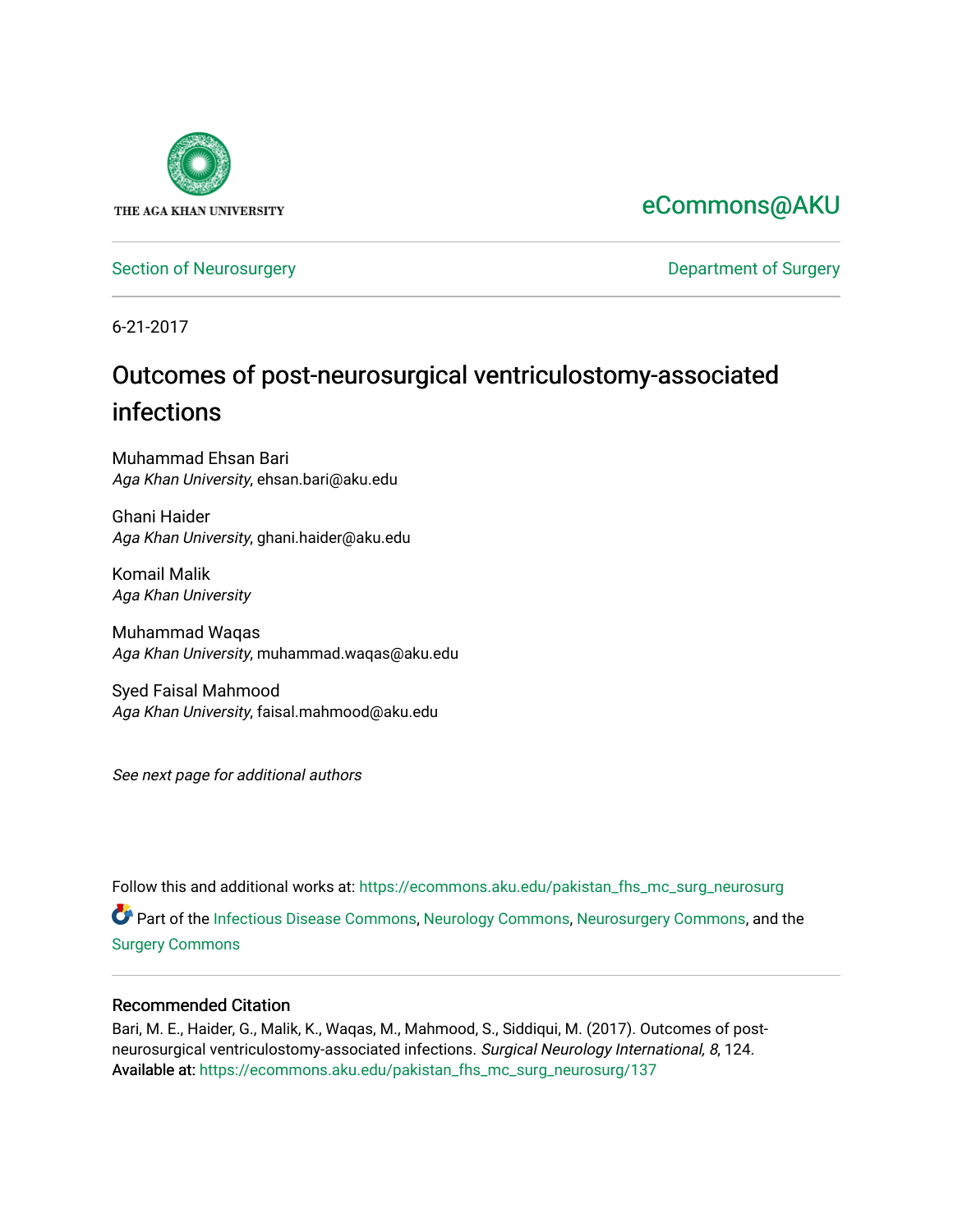#### Authors

Muhammad Ehsan Bari, Ghani Haider, Komail Malik, Muhammad Waqas, Syed Faisal Mahmood, and Mubbashira Siddiqui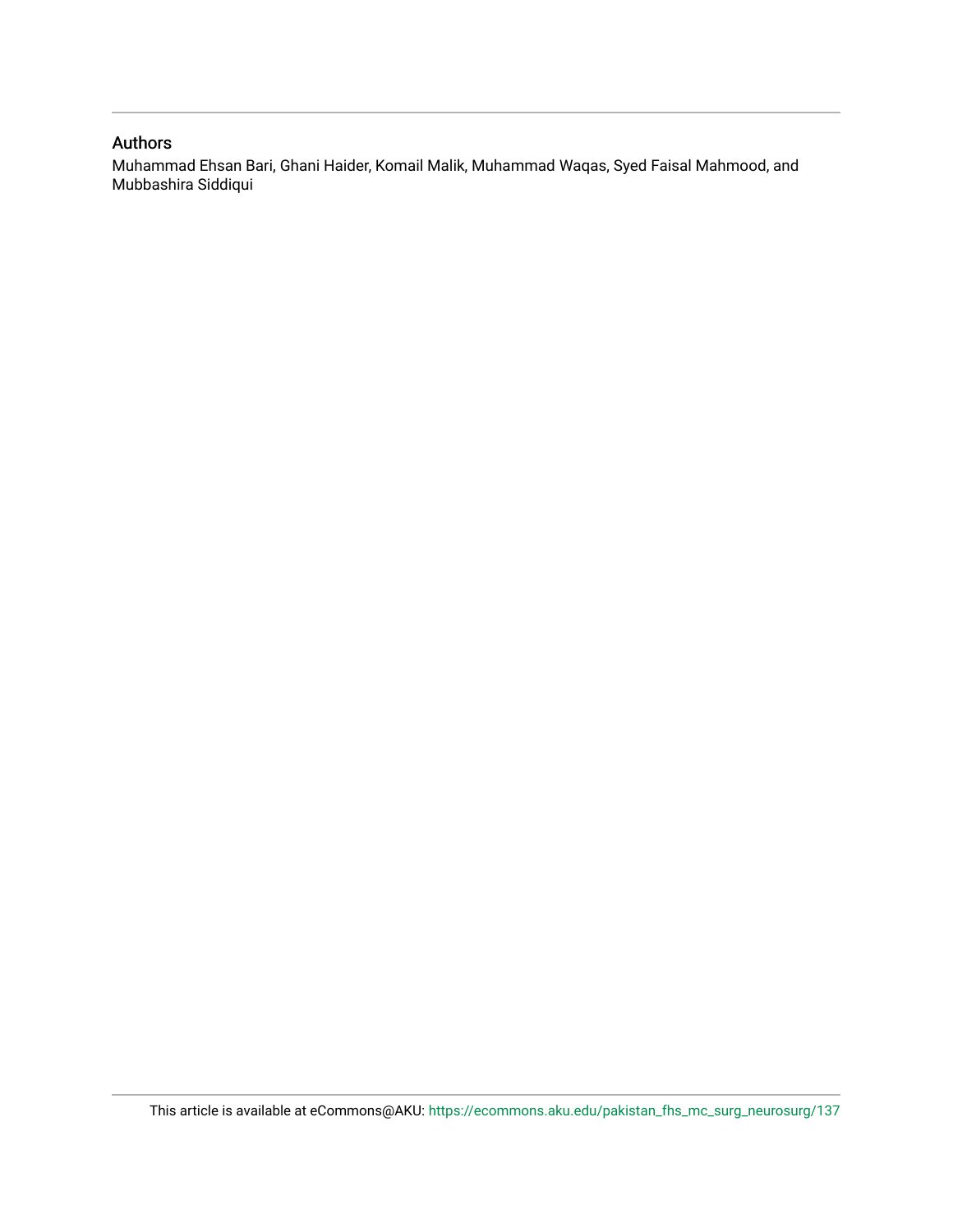AN OPEN ACCESS, INTERNATIONAL JOURNAL OF NEUROSURGERY AND NEUROSCIENCES

Home | Browse articles | Instructions | Submit articles

Surg Neurol Int. 2017; 8: 124. Published online 2017 Jun 21. doi: [10.4103/sni.sni\\_440\\_16](https://dx.doi.org/10.4103%2Fsni.sni_440_16)

FERNATIONAL

SURGICAL **NEUROLOGY** 

# Outcomes of post-neurosurgical ventriculostomy-associated infections

[Muhammad](https://www.ncbi.nlm.nih.gov/pubmed/?term=Waqas%20M%5BAuthor%5D&cauthor=true&cauthor_uid=28713628) E. Bari, Ghani [Haider,](https://www.ncbi.nlm.nih.gov/pubmed/?term=Haider%20G%5BAuthor%5D&cauthor=true&cauthor_uid=28713628) [Komail](https://www.ncbi.nlm.nih.gov/pubmed/?term=Malik%20K%5BAuthor%5D&cauthor=true&cauthor_uid=28713628) Malik,<sup>1</sup> Muhammad Waq<u>as, Syed F. Mahmood</u>,<sup>2</sup> and [Mubbashira](https://www.ncbi.nlm.nih.gov/pubmed/?term=Siddiqui%20M%5BAuthor%5D&cauthor=true&cauthor_uid=28713628) Siddiqui 3

Section of Neurosurgery, Department of Surgery, Aga Khan University Medical College, Karachi, Pakistan

1<br>Department of Medicine, Aga Khan University Medical College, Karachi, Pakistan

2<br><sup>2</sup> Section of Infectious Diseases, Department of Medicine, Aga Khan University, Karachi, Pakistan

 $^3$ Department of Medicine, Aga Khan University, Karachi, Pakistan

Muhammad E. Bari: [ehsan.bari@aku.edu;](mailto:dev@null) Ghani Haider: [ghanihaider@hotmail.com;](mailto:dev@null) Komail Malik: [komailmalik26@gmail.com](mailto:dev@null); Muhammad Waqas: [shaiq\\_waqas@hotmail.com](mailto:dev@null); Syed F. Mahmood: [faisal.mahmood@aku.edu;](mailto:dev@null) Mubbashira Siddiqui: [mubbashira\\_siddiqui@hotmail.com](mailto:dev@null)

Corresponding author \*

Received 2016 Nov 7; Accepted 2017 Apr 24.

[Copyright](https://www.ncbi.nlm.nih.gov/pmc/about/copyright/) : © 2017 Surgical Neurology International

This is an open access article distributed under the terms of the Creative Commons Attribution-NonCommercial-ShareAlike 3.0 License, which allows others to remix, tweak, and build upon the work non-commercially, as long as the author is credited and the new creations are licensed under the identical terms.

#### **Abstract**

# Background:

Ventriculostomy-associated infection (VAI) is a major concern to physicians. Limited studies have looked at the outcomes of external ventricular drain (EVD) infection and predictors of unfavorable outcomes. In this study, we assessed the outcomes of EVD infection and predictors of unfavorable outcomes.

#### Methods:

This was a retrospective medical chart review, conducted at the Aga Khan University Hospital. All the patients irrespective of age and gender, fulfilling the diagnostic criteria of VAI were included. Patients with preexisting bacterial meningitis or ventriculitis were excluded from the study. Outcome assessment was based on Glasgow outcome scale (GOS) at 1 and 3 months after procedure. Other outcomes included 30-day mortality and total length of hospital stay.

#### Results:

We included 256 patients in the study. 66 patients (25.8%) developed VAI. EVD was the primary procedure in 21 (31.8%) cases. Most patients, 24 (36.4%), had EVD as a secondary procedure for tumor surgery. Median interval between EVD placement and diagnosis of infection was 3 days. Mean length of stay in VAI patients was  $31.85 \pm 20.53$  days. Seven patients required ICU care. Ten patients (15.2%) expired during hospital stay or within 30 days of discharge and further four had GOS of 2 or 3. A total of 52 patients had a favorable outcome after 6 months.

# Conclusions:

Go to:

https://www.ncbi.nlm.nih.gov/pmc/articles/PMC5502291/ 1/7

PMCID: PMC5502291 PMID: [28713628](https://www.ncbi.nlm.nih.gov/pubmed/28713628)

Go to:

Go to:

Go to:

Go to: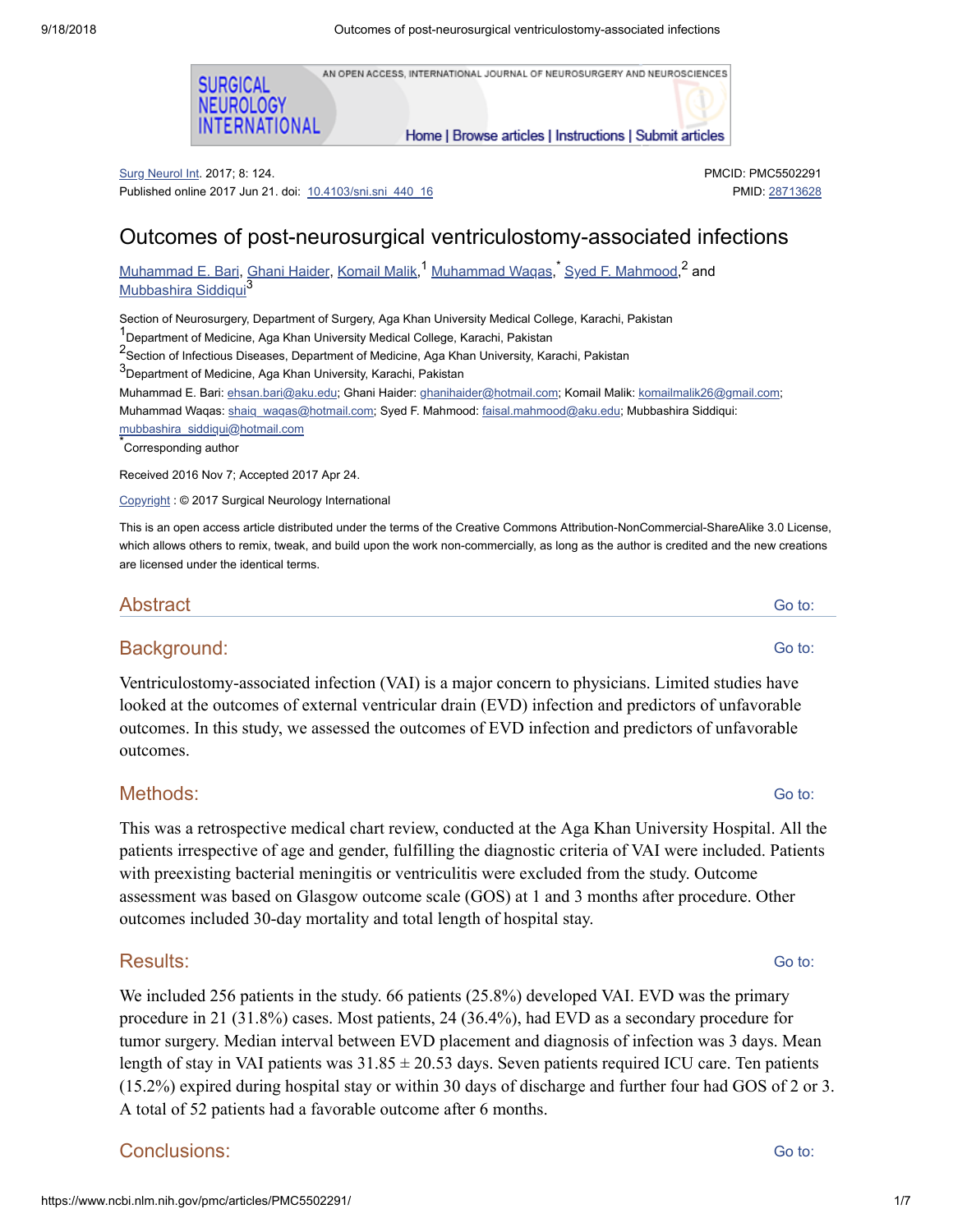Rate of VAI in this cohort was high. VAI is associated with increased morbidity, mortality, and prolonged hospital stay.

**Keywords:** External ventricular drain, infection, ventriculostomy

# INTRODUCTION

Go to:

Go to:

External ventricular drain (EVD) placement is one of the most commonly performed neurosurgical procedures.[[6](#page-7-0)] Indications for EVD include acute hydrocephalus, intracranial pressure (ICP) monitoring, posterior fossa surgeries, and for administration of intraventricular antibiotics. Ventriculostomy-associated infection (VAI) is the major complication of this procedure.[\[4\]](#page-7-1) Reported rates of VAI vary from 3–19%.[\[12](#page-8-0)] Numerous studies have shown that VAI is associated with an increase in overall morbidity, mortality, length of hospital, and intensive care unit (ICU) stay.[[1](#page-7-2)[,2](#page-7-3)[,14\]](#page-8-1)

Focus of the studies on VAI has been to determine its predictors and outline measures to minimize and prevent it. Few studies have looked at the outcomes of EVD infection and predictors of unfavorable outcomes. We decided to determine the impact of VAI on outcomes of these patients. The subject was of interest to us as we observed high rates of VAI in our setup.

# MATERIALS AND METHODS

This was a retrospective observational study, conducted at the Aga Khan University Hospital, Karachi by Sections of Infectious disease and Neurosurgery. The Aga Khan University Hospital is a tertiary care facility and a referral center for neurosurgery.

# Inclusion and exclusion criteria

All the patients irrespective of age and gender, fulfilling the diagnostic criteria of VAI were included. Patients with preexisting bacterial meningitis or ventriculitis were excluded from the study.

#### Operational definition

VAI was diagnosed if a patient has any three of the following within 2 months of EVD insertion:

- Cerebrospinal fluid (CSF) positive cultures
- CSF glucose  $\leq 45$  gm/dL
- CSF white cell count  $>10/nm<sup>3</sup>$
- CSF protein  $>45$  mg/dL
- Diagnosis of meningitis by infectious diseases consultant.

#### External ventricular drain insertion and management

At our center EVD is inserted in the main operating room by a senior resident or instructor under supervision of a consultant. Common indications of the procedure include hydrocephalus due to, intracranial hemorrhage (ICH) with intraventricular extension, tuberculosis meningitis (TBM), subarachnoid hemorrhage (SAH). Other indications include posterior fossa surgeries. Most common site of insertion is Kocher's point and the right side is preferred. For posterior fossa surgeries, EVD is inserted through Keene's point. A BMI® EVD system is used for insertion and subsequent drainage and pressure monitoring. A minimum of 5 cm subcutaneous tunneling of catheter is performed. CSF cultures are routinely sent every 72 hours till the EVD is in place and whenever VAI is suspected clinically. EVD tip and CSF culture are also sent at the time of removal of drain. Impermeable sterile dressing is applied and changed on alternate days or whenever a stain is noticed.

#### Outcome measures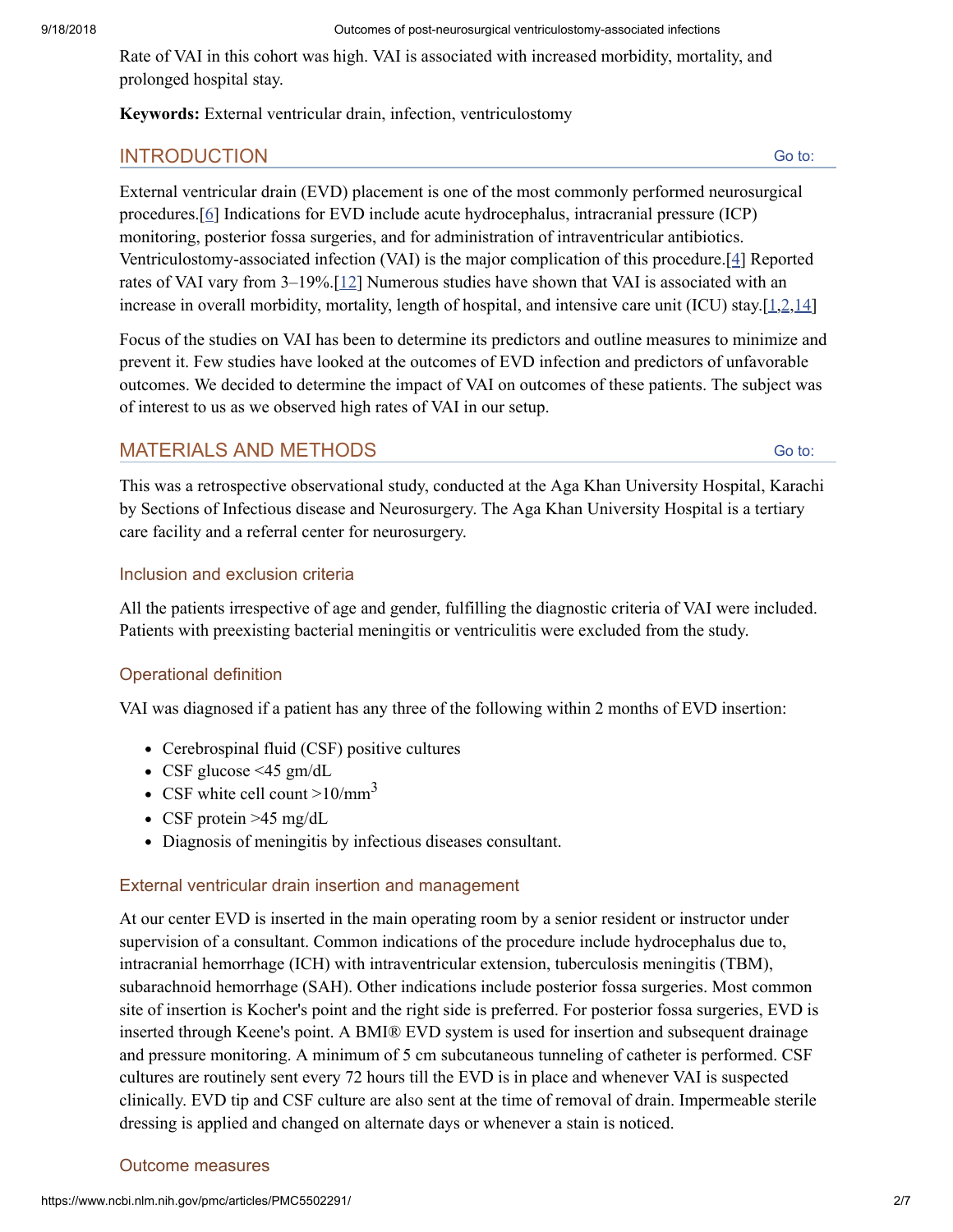#### 9/18/2018 Outcomes of post-neurosurgical ventriculostomy-associated infections

Outcomes were based on Glasgow outcome scale (GOS) at 3 months, post-procedure. Score of 1–3 was regarded as unfavorable outcome while score of 4–5 was grouped as favorable outcome. Other outcomes included 30-day mortality and total length of hospital stay.

# Data collection

Data were collected according to a self-designed form. Same investigator was assigned to collect the data. Variables included age, gender, primary diagnosis, co-morbids, reason for EVD insertion, site and length of EVD tunnel, number of days with EVD, components of diagnostic criteria, and intervention done for VAI. Variables on outcomes were recorded as defined. We used medical records, Patient Care Inquiry (PCI – hospital online database for patient laboratory and radiology reports). For incomplete records, the patients/attendants were contacted through telephone. A formal introduction about the study was given and informed consent was taken before obtaining any information.

Approval from the Departmental Review Committee (DRC) and the Ethical Review Committee (ERC) was sought before commencement of the study. The data was handled by the principal investigator and his team only, making sure that the patient's identity and confidentiality is preserved during all stages.

#### Data analysis

Data from the forms was entered into Microsoft Excel, checked for missing variables and screened to remove duplicates. Then all data was entered via EpiData software version 3.1 and analyzed using Statistical Package for Social Sciences (SPSS) version 21 (IBM SPSS Statistics). Continuous variables with normal and non-normal distributions were represented as mean [standard deviation (SD)] and median (interquartile range) respectively. Categorical data was represented as percentage and proportions. We grouped the data according to the outcomes (favorable versus unfavorable). Means were compared with the help of independent sample *t*-test while Chi-square test was used to compare the categorical data.

#### Sample size

Sample size was calculated by considering the objectives of the study. We used Epi Info version 6 to calculate the sample size. The sample size calculation was based on the assumption that the prevalence of EVD infection was 16.9% per procedure. Therefore, taking the frequency of 17% with 95% confidence level and with 5% (0.05) bound on error of estimation, a sample of 217 participants was required.

To identify the factors associated with EVD infection the sample size for the most important factor (mortality) was estimated. Poor outcome was present in 40% of the unexposed group. By considering these figures together with 95% confidence interval, 80% power and relative risk of 1.39, the sample size came out to be 320. Sample size accommodating the risk factors was larger than the prevalence, so 320 study participants were required to cover the study objectives.

# RESULTS

Go to:

A total of 369 patients underwent the EVD placement over the study period. Two hundred and fifty six patients underwent the procedure in previously sterile CSF. Of the 256 patients, 66 (25.8%) developed EVD infection per our definition. Mean age of patients with EVD infection was  $37.92 \pm 22.47$  years. Thirty-eight patients (57.6%) were male and 28 females (42.4%). In 63 patients, the diagnosis of VAI was based on reports of CSF Detailed Report and Culture and Sensitivity while another three had positive EVD tip culture as well. Frequency of organisms isolated on CSF culture shown in [Table](https://www.ncbi.nlm.nih.gov/pmc/articles/PMC5502291/table/T1/) 1. About 17 patients (15.8%) had concurrent infection elsewhere in the body as well. Twenty-one patients had a GCS of 9 or less at the time of presentation.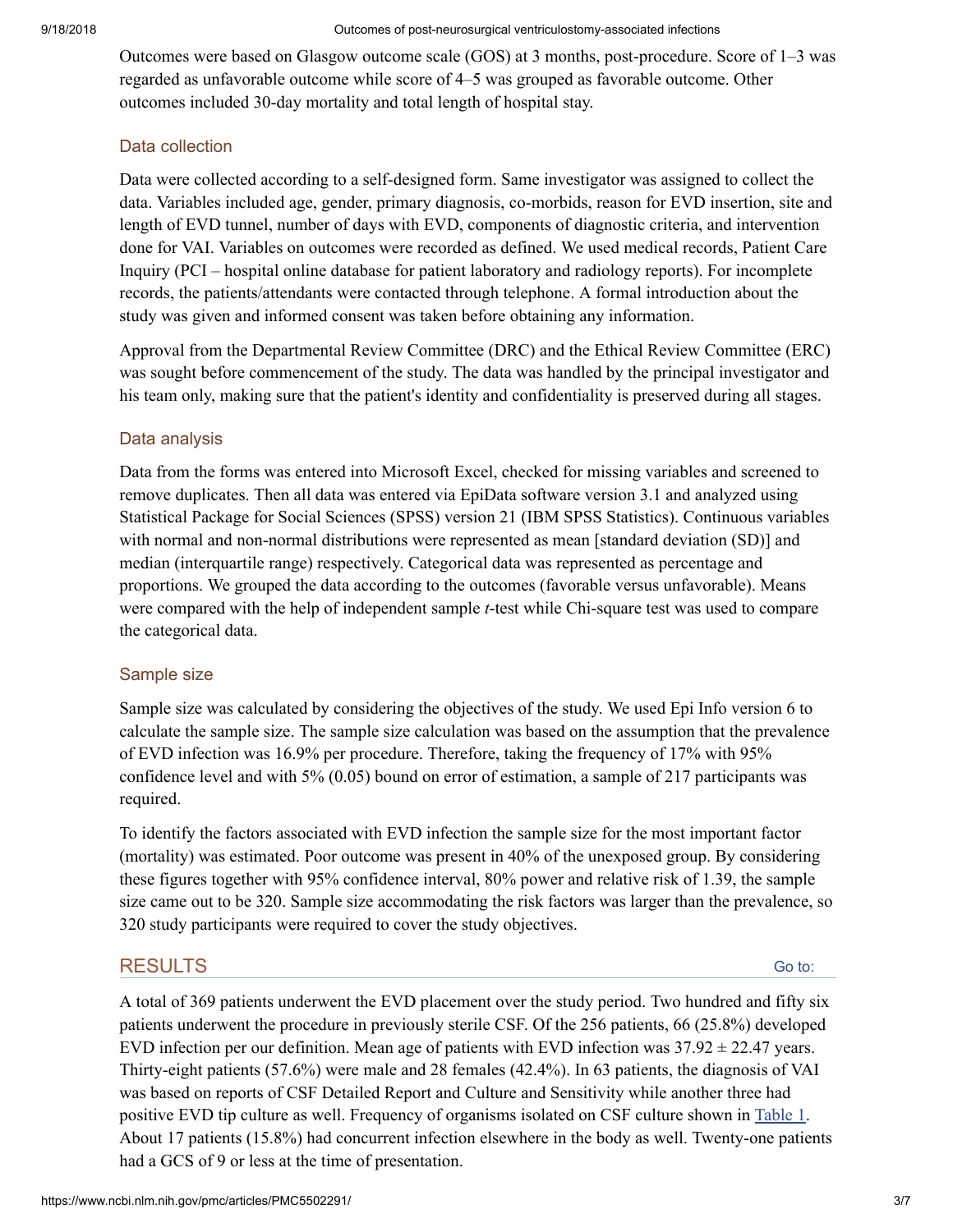#### Table 1

Frequency of organisms isolated on cerebrospinal fluid (CSF) culture

| <b>Organism isolated on CSF culture</b> | <b>Frequency</b> |
|-----------------------------------------|------------------|
| Staphylococcus species                  | 30               |
| Acinetobacter                           | 18               |
| E. coli                                 | 5                |
| Enterococcus                            | 7                |
| Enterobacter                            |                  |
| Pseudomonas                             |                  |
| Candida                                 | 3                |

EVD was the primary procedure in 21 (31.8%) cases. Most patients 24 (36.4%) had EVD as a secondary procedure for tumor surgery. ICH was present in another 24 (36.4%). Other procedures were done for CSF rhinorrhea and otorrhea, after traumatic brain injury (TBI), suspected TBM, for hydrocephalus or with endoscopic third ventriculostomy (ETV). Median interval between EVD placement and diagnosis of infection was 3 days with an interquartile range of 9.75 days. Twenty patients had a history of EVD in the past.

Twenty-nine patients had definitive CSF diversion procedure. Twenty-three patients had a VP shunt and six had long tunnel EVD. Mean length of stay was  $31.85 \pm 20.53$  days. Seven patients required ICU care. Ten patients (15.2%) expired during hospital stay or within 30 days of discharge and further four had GOS of 2 or 3. Clinical characteristics of survivors and non-survivors are given in [Table](https://www.ncbi.nlm.nih.gov/pmc/articles/PMC5502291/table/T2/) 2. A total of 52 patients had a favorable outcome after 6 months, defined as GOS 4–5. Of 66 patients with EVD infection 55 patients achieved CSF sterility.

#### Table 2

Clinical characteristics of survivors and nonsurvivors

|                         | Survivors ( $n = 56$ ) | Nonsurvivors $(n=10)$ |
|-------------------------|------------------------|-----------------------|
| Age                     | $36.1 \pm 22.6$        | $48.1 \pm 20.0$       |
| Female                  | 21                     |                       |
| GCS at presentation     | $11.6 \pm 3.84$        | $10.2 \pm 4.78$       |
| Acinetobacter infection | 15                     | 3                     |
| Gram-positive infection | 30                     | 3                     |
| Gram-negative infection | 22                     |                       |
| CSF sterility           | 54                     |                       |
| Systemic infection      | 15                     |                       |

GCS: Glasgow coma scale, CSF: Cerebrospinal fluid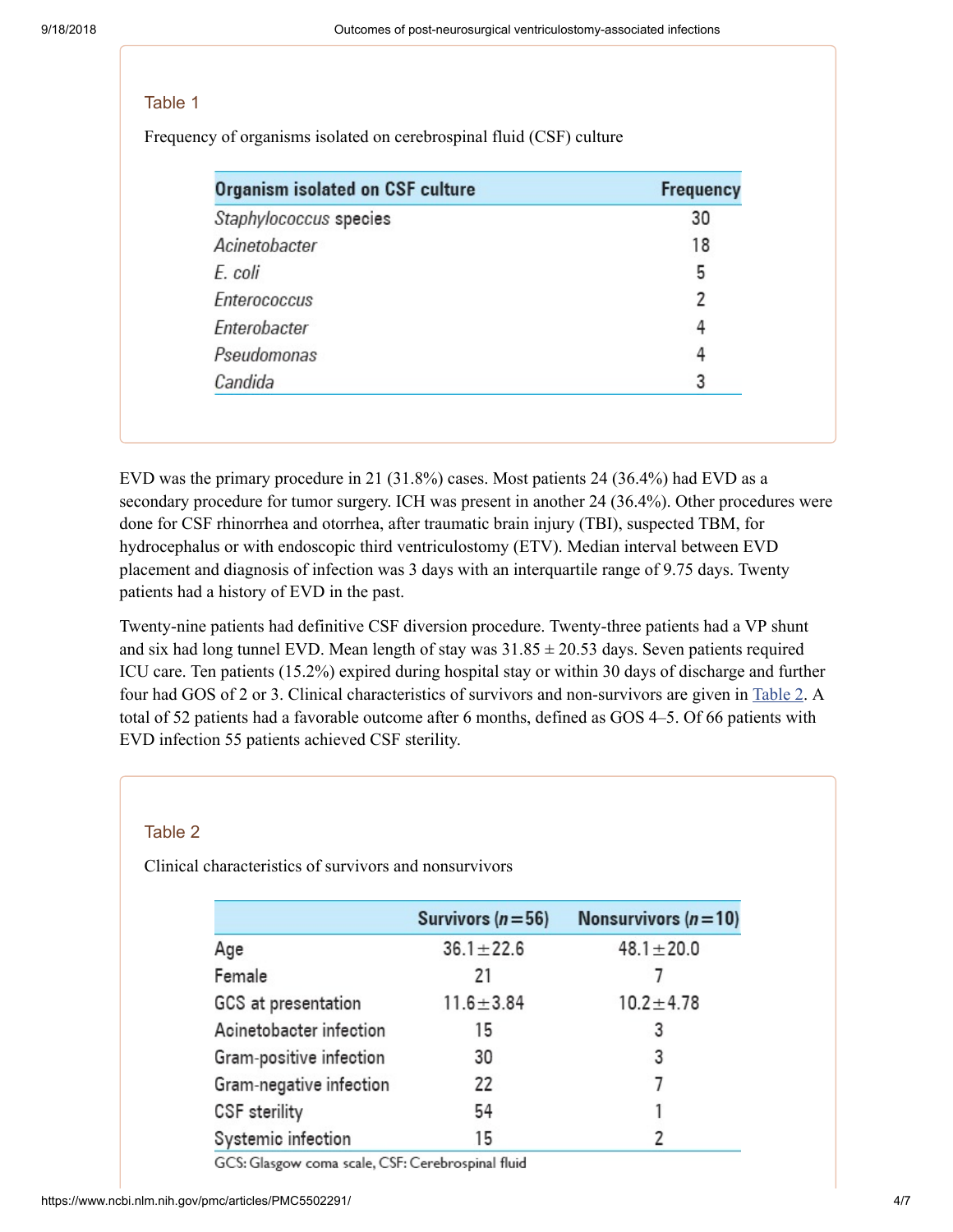Using multivariate binary logistic regression analysis, a significant relation was found between age and gender of the patients with GOS at 1 month. In our data, female gender (*P* value: 0.019) and greater age of patients (*P* value: 0.018) was associated with worse outcome in VAI (odds ratio 0.212 and 1.039). Using logistic regression, we found no association between age/gender/GCS at presentation/primary or secondary EVD and length of hospital stay (*P* value: >0.05). There was a significant association between diagnosis and length of hospital stay. However, our patient numbers were not large enough to establish which conditions were associated with longer hospital stay.

# **DISCUSSION**

Go to:

The patients included in our study were selected after strict evaluation of their previous CSF sterility status. Strict inclusion criteria limited the sample size to 256 from the original 369 cases identified. Of these 256 subjects, 66 contracted EVD-related infection, so the incidence of infection was found to be 25.8%. This was a little higher compared to various other published studies conducted in similar tertiary care hospitals.[[3](#page-7-4),[13](#page-8-2)] Some studies have reported significantly lower incidence rates of infection, the probable cause of these low rates is due to varying definitions of EVD infection and different inclusion and exclusion criteria.[[5](#page-7-5)] Such differences in basic definition of infection lead to over or under estimation of similarly evaluated data.

Our study focused mainly on the mortality associated with EVD infection. It was seen that the mortality rate was significantly high at 15.1%. This included all the patients who did not survive after they were diagnosed with infection. Cause of mortality or differences in management protocols were however not considered. The data available on mortality associated with EVD infection is extremely limited. However, in our study, no significant correlation was found between patient demographics and mortality associated with EVD infection.

It was seen that the mean number of EVD days for patients who developed infection was 19.61 days in contrast to the patients who did not develop infection who had EVD for a mean of 7.09 days. This difference is significant and leads to a conclusion that the longer the duration of EVD the higher the rate of infection. These findings were consistent with another study done which showed that people who developed infection had EVD in place for twice as many days as those who did not develop infection with EVD.[[8](#page-7-6),[9](#page-8-3)] Conversely, another study by Hagel *et al*. highlighted that the reason for prolongation of EVD is the development of infection and not vice versa.[[5\]](#page-7-5)

In the process of infection detection, the main tools used were Cerebro-Spinal Fluid Culture & Sensitivity (CSFCS), Cerebro-Spinal Fluid Detailed Report (CSFDR), and EVD tip culture. It was seen that 95.4% patients had positive CSFCS and CSFDR. EVD tip cultures were positive only in 4.5% of the cases indicating low sensitivity for this form of diagnosis. EVD tip culture is hence a very poor diagnostic method, and in most cases, was thought to be contaminated during the removal process and therefore did not give a true representation of the CSF. When identifying the causative agents in our study we identified that 51.5% of the subjects were infected with gram-negative organisms and the remaining 43.9% were infected with gram-positive organisms. In our data, the most commonly isolated organism was coagulase-positive staph. The main reason for this high staph count was the introduction of skin flora in the CSF after skin breakdown during the shunt insertion process. Skin flora has been found as main culprit behind EVD infection.[[17\]](#page-8-4)

We identified that gram-negative bacteria were associated with a higher mortality. Of all the nonsurvivors in our study, 63.6% were the ones infected by gram-negative bacteria. This link has been studied in the past with an established association of gram-negative infection with higher rates mortality in patients with nosocomial meningitis.<sup>[[16\]](#page-8-5)</sup>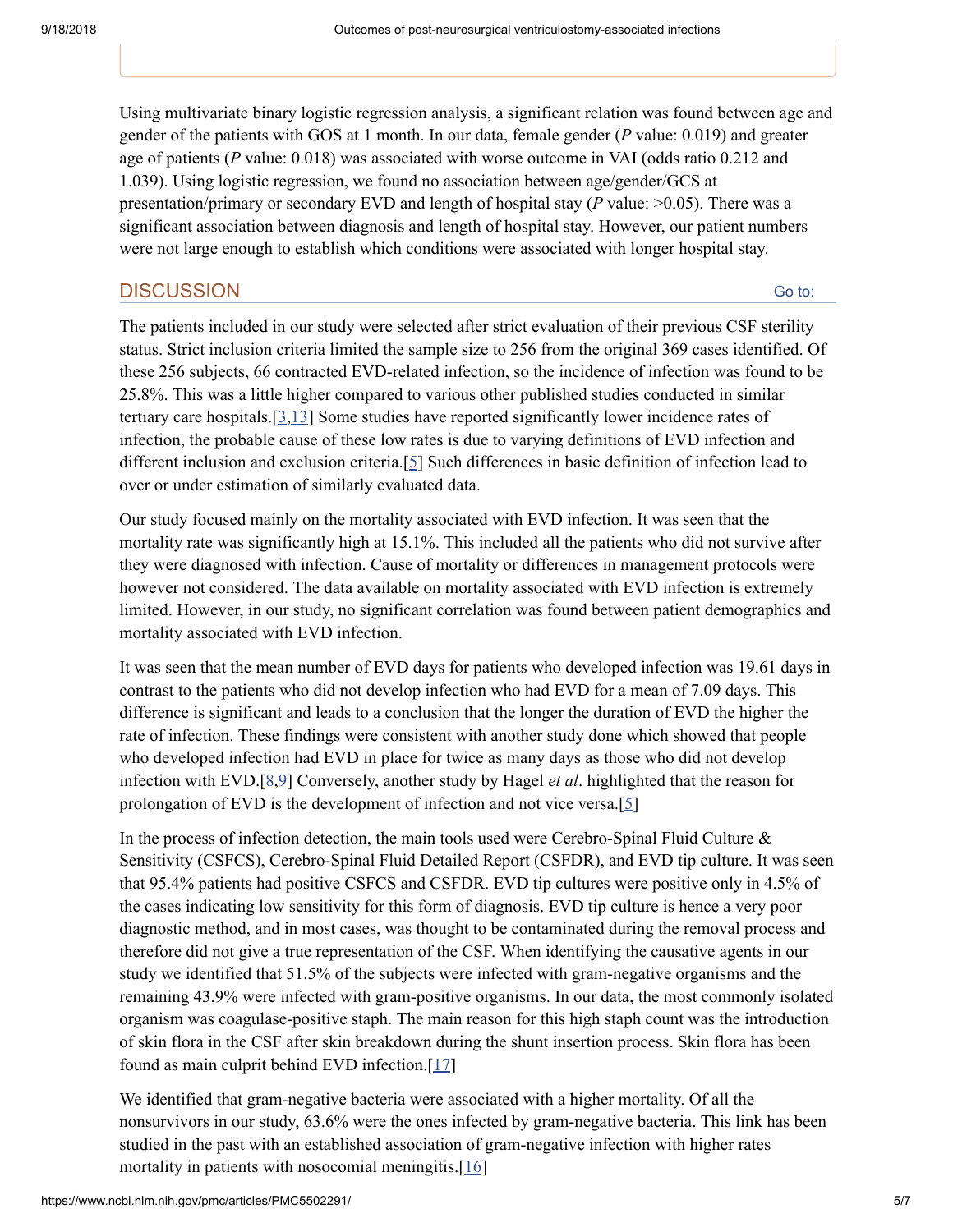9/18/2018 Outcomes of post-neurosurgical ventriculostomy-associated infections

It was identified that out of the gram-negative isolates, Acinetobacter was the most commonly isolated organism.[\[11,](#page-8-6)[15\]](#page-8-7) It was also the main organism responsible for significant mortality with 27.2% of all deaths associated with Acinetobacter.[[7](#page-7-7)] This has been studied in the past where similar results have been obtained with Acinetobacter mortality being higher in most cases with mean ranging from 15% to 71%.[\[7](#page-7-7)]

There are several limitations to this study. The retrospective nature of data collection limits accurate data analysis. The indications for the placement of EVD were heterogenous. Due to relatively small sample sub group analysis could not be carried out separately for different diagnosis. Despite these limitations, we believe that the results of the study provide information of clinical significance.

# **CONCLUSION**

Go to:

We found a high incidence of VAI at out center. It is significantly associated with increased morbidity, mortality, prolonged hospital stay, and poor outcome. Gram-positive organisms were the most frequent pathogen whereas gram-negative infection particularly Acinetobacter is associated with higher mortality.

#### Financial support and sponsorship

Nil.

# Conflicts of interest

There are no conflicts of interest.

# **Footnotes**

<http://surgicalneurologyint.com/Outcomes-of-post-neurosurgical-ventriculostomy-associated-infections/>

# REFERENCES

<span id="page-7-2"></span>1. Arabi Y, Memish ZA, Balkhy HH, Francis C, Ferayan A, Al Shimemeri A, et al. Ventriculostomyassociated infections: Incidence and risk factors. Am J Infect Control. 2005;33:137–43. [\[PubMed](https://www.ncbi.nlm.nih.gov/pubmed/15798667)]

<span id="page-7-3"></span>2. Bota DP, Lefranc F, Vilallobos HR, Brimioulle S, Vincent JL. Ventriculostomy-related infections in critically ill patients: A 6-year experience. J Neurosurg. 2005;103:468–72. [\[PubMed](https://www.ncbi.nlm.nih.gov/pubmed/16235679)]

<span id="page-7-4"></span>3. Camacho E, Boszczowski I, Basso M, Jeng B, Freire M, Guimaraes T, et al. Infection rate and risk factors associated with infections related to external ventricular drain. Infection. 2011;39:47–51. [\[PubMed\]](https://www.ncbi.nlm.nih.gov/pubmed/21264679)

<span id="page-7-1"></span>4. Hader WJ, Steinbok P. The value of routine cultures of the cerebrospinal fluid in patients with external ventricular drains. Neurosurgery. 2000;46:1149–55. [[PubMed\]](https://www.ncbi.nlm.nih.gov/pubmed/10807247)

<span id="page-7-5"></span>5. Hagel S, Bruns T, Pletz M, Engel C, Kalff R, Ewald C. External ventricular drain infections: Risk factors and outcome. Interdiscip Perspect Infect Dis 2014. 2014:708531. [PMC free [article\]](https://www.ncbi.nlm.nih.gov/pmc/articles/PMC4251652/) [\[PubMed](https://www.ncbi.nlm.nih.gov/pubmed/25484896)]

<span id="page-7-0"></span>6. Kakarla UK, Chang SW, Theodore N, Spetzler RF, Kim LJ. Safety and accuracy of bedside external ventricular drain placement. Neurosurgery. 2008;63:ONS162-7. [\[PubMed](https://www.ncbi.nlm.nih.gov/pubmed/18728595)]

<span id="page-7-7"></span>7. Kim BN, Peleg AY, Lodise TP, Lipman J, Li J, Nation R, et al. Management of meningitis due to antibiotic-resistant Acinetobacter species. Lancet Infect Dis. 2009;9:245–55. [PMC free [article](https://www.ncbi.nlm.nih.gov/pmc/articles/PMC2760093/)] [\[PubMed\]](https://www.ncbi.nlm.nih.gov/pubmed/19324297)

<span id="page-7-6"></span>8. Kim JH, Desai NS, Ricci J, Stieg PE, Rosengart AJ, Härtl R, et al. Factors contributing to ventriculostomy infection. World Neurosurg. 2012;77:135–40. [[PubMed\]](https://www.ncbi.nlm.nih.gov/pubmed/22405393)

Go to:

Go to: